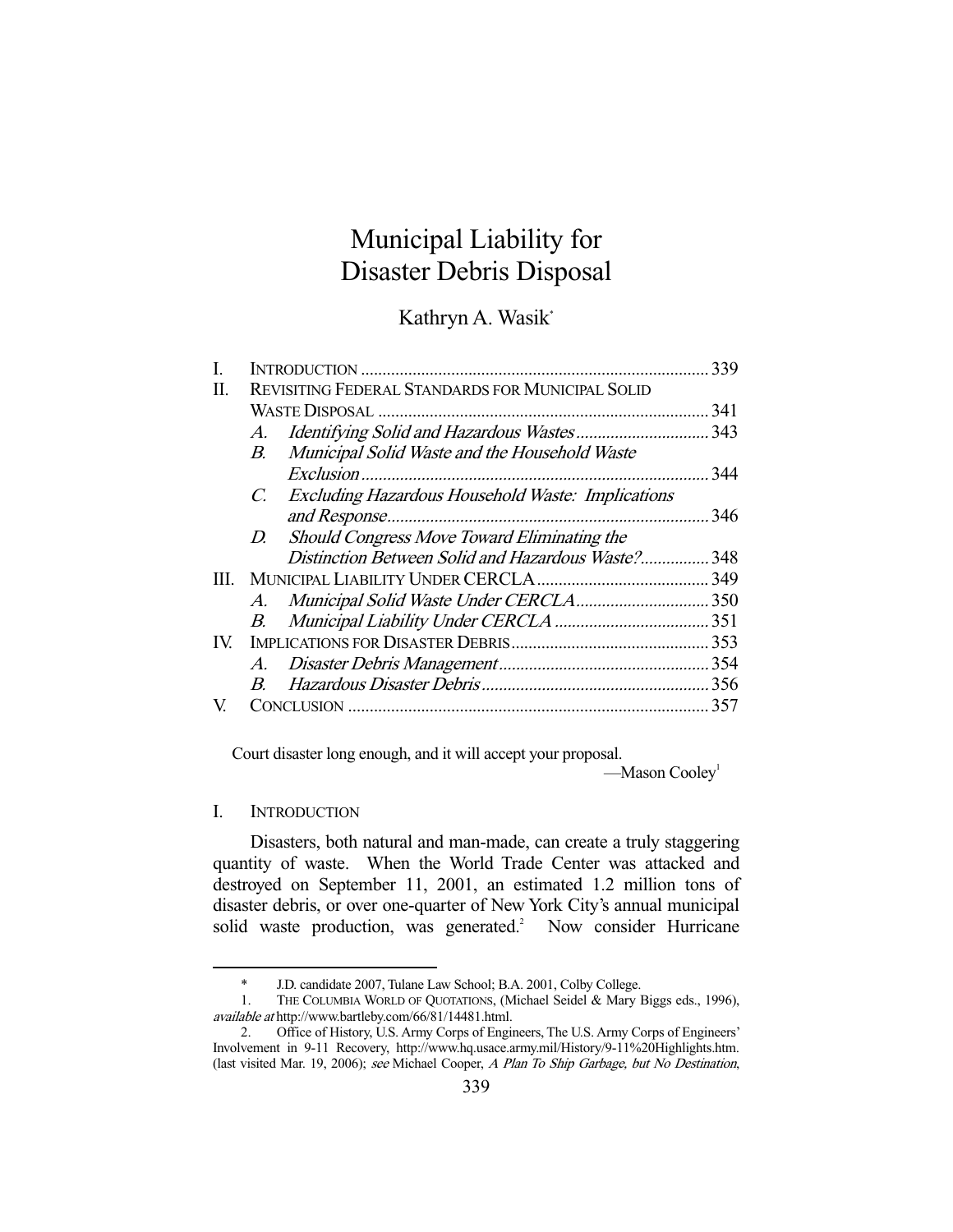Katrina. Officials estimate that the storm generated 118 million cubic yards of debris across the Gulf Coast region—enough material to fill the space of a football field to a height of ten and a half miles.<sup>3</sup>

 Because of such dramatic volumes of waste, disposal of disaster debris can be an overwhelming challenge during the short term. Just as significant, however, may be the long-term consequences associated with disposing of the material in a stream of disaster debris. While natural disasters may generate significant quantities of organic materials, such as downed trees and vegetation, when a disaster hits more densely populated areas, debris may consist of toxic substances that exist in the everyday urban environment.<sup>4</sup> Given the potentially hazardous nature of disaster debris at extraordinary quantities, disposal methods raise concerns about potential future liability, should hazardous substances be released into the environment. The question is who will have to pay for future cleanup? In the past, courts have held municipalities liable as potentially responsible parties (PRPs) for releases of hazardous substances at sites where municipalities owned the site, disposed of, or arranged for the disposal of, municipal solid waste (MSW), which is known to contain some hazardous substances.<sup>5</sup> Although placing liability on municipalities may be justified, the extraordinary challenge of disaster debris may warrant some reconsideration of the issue.<sup>6</sup>

 This Comment will argue that the lack of meaningful distinction between solid and hazardous waste should give rise to an exemption from liability for releases of hazardous substances occurring as a result of MSW disposal. In developing the regulatory framework for the disposal of solid and hazardous waste, both Congress and the Environmental Protection Agency (EPA) have moved closer to eliminating any practical distinction between solid and hazardous wastes.<sup>7</sup> The idea is that essentially all waste is to some degree hazardous. Under such a theory,

N.Y. TIMES, Aug. 1, 2002, at A1 (indicating that New York City produces roughly 11,000 tons of household waste a day).

 <sup>3.</sup> White House, The Federal Response to Hurricane Katrina: Lessons Learned, Chapter One: Katrina in Perspective, http://www.whitehouse.gov/reports/katrina-lessons-learned/chapter1. html (last visited Mar. 19, 2006).

<sup>4.</sup> See generally EPA, Planning for Disaster Debris, http://www.epa.gov/epaoswer/nonhw/muncpl/disaster/disaster.htm (last visited Mar. 19, 2006) [hereinafter Planning for Disaster Debris].

 <sup>5.</sup> B.F. Goodrich v. Murtha, 958 F.2d 1192, 1206 (2d Cir. 1992); N.J. Dep't of Envtl. Prot. & Energy v. Gloucester Envtl. Mgmt. Serv., Inc., 821 F. Supp. 999, 1008-09 (D.N.J. 1993).

 <sup>6.</sup> See generally Diana Ng, Note, Debating the Wisdom of Placing Superfund Costs on Municipalities, 69 S. CAL. L. REV. 2193, 2199-2204 (1996) (discussing the arguments against and in favor of limiting CERCLA liability for municipalities).

 <sup>7.</sup> See Hazardous and Solid Waste Amendments, Pub. L. 98-616, 98 Stat. 3221 (1984); 40 C.F.R. § 261.4(b)(1) (2004).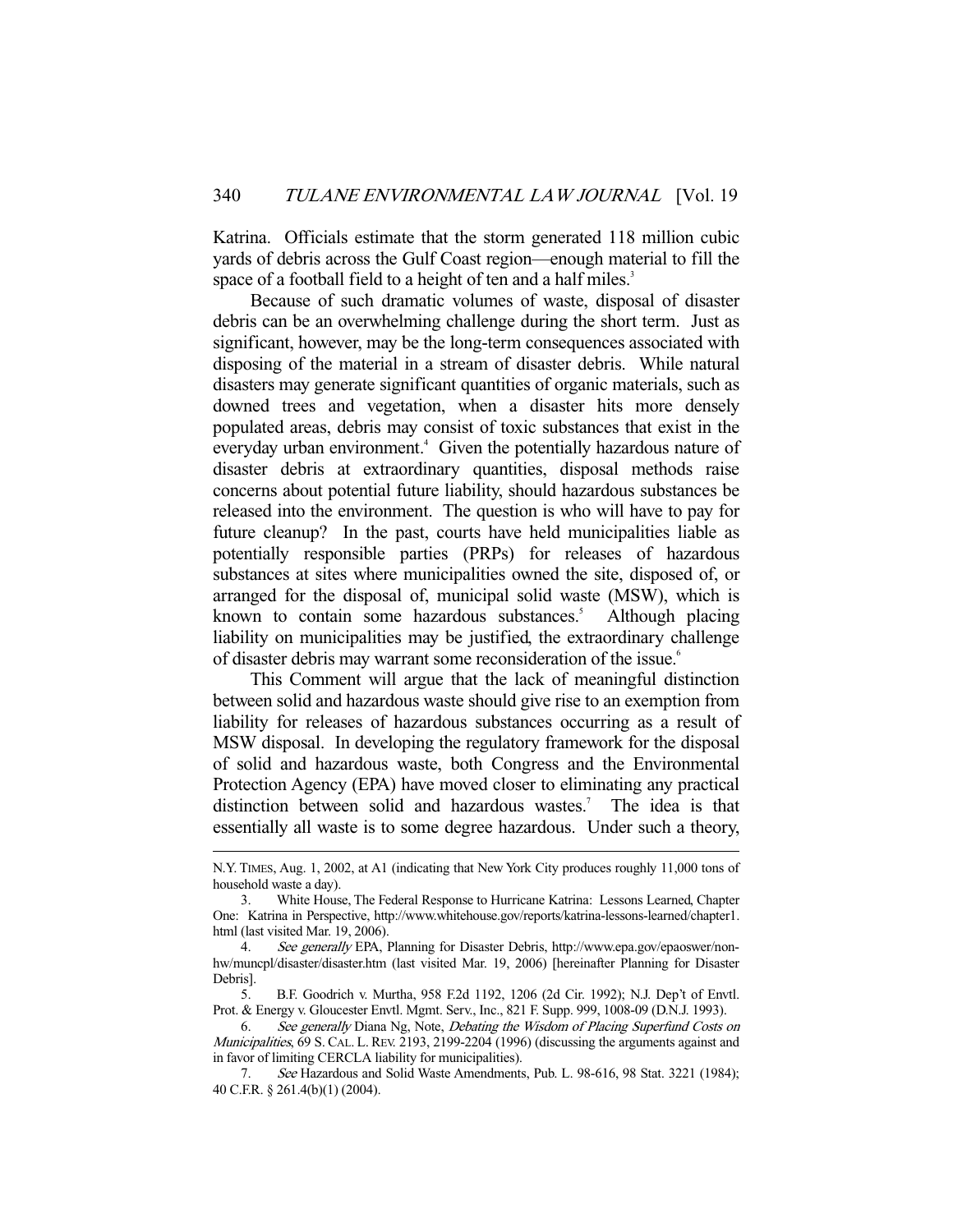municipalities may be better able to argue that the exclusion of household waste from the definition of hazardous wastes extends to the definition of hazardous substances. However, although disaster debris is a subset of MSW, it is not clear whether household waste generated by a disaster would fall within that exemption. If it does not, municipalities responding to the removal of disaster debris are unlikely to avoid liability for the future consequences of disposal.

 Part II of this Comment will examine the structure of the Resource Conservation and Recovery Act (RCRA) and argue that the regulatory exemption for hazardous household waste (HHW) has, in effect, eliminated the need to distinguish between solid and hazardous waste.<sup>8</sup> Part III will discuss how courts have analyzed the validity of such an exemption under the Comprehensive Environmental Response, Compensation and Liability Act (CERCLA) and suggest that it may be necessary to reconsider such analyses if the "solid waste versus hazardous waste" distinction is merely conceptual.<sup>9</sup> Part IV will discuss how disaster debris fits into the RCRA framework and the implications for municipal liability under CERCLA for disposal of disaster debris. Part V will conclude that the potential for disaster debris to be hazardous warrants better federal standards and a clear expression of intent by Congress regarding liability for the disposal of disaster debris.

## II. REVISITING FEDERAL STANDARDS FOR MUNICIPAL SOLID WASTE DISPOSAL

 Although one of the primary objectives of RCRA is to reduce the risk to human health and the environment caused by hazardous waste contamination, RCRA's statutory and regulatory framework at times seems to undermine that goal.<sup>10</sup> Assumptions about the low risks of disposal associated with certain hazardous wastes, combined with EPA's discretion to exempt certain hazardous wastes from the being regulated as hazardous, created a scenario in which the health and environmental threats from municipal solid waste landfills and hazardous waste landfills were problematically similar.<sup>11</sup> Although Congress later addressed this problem by requiring the EPA to strengthen its regulatory

<sup>8.</sup> See RCRA §§ 1002-11011, 42 U.S.C. §§ 6901-6992k (2000).

<sup>9.</sup> See CERCLA §§ 101-405, 42 U.S.C. §§ 9601-9675.

 <sup>10.</sup> RCRA § 1003(a), 42 U.S.C. § 6902(a).

<sup>11.</sup> See generally Steven Ferry, The Toxic Time Bomb: Municipal Liability for the cleanup of Hazardous Waste, 57 GEO. WASH. L. REV. 197, 202 (1988).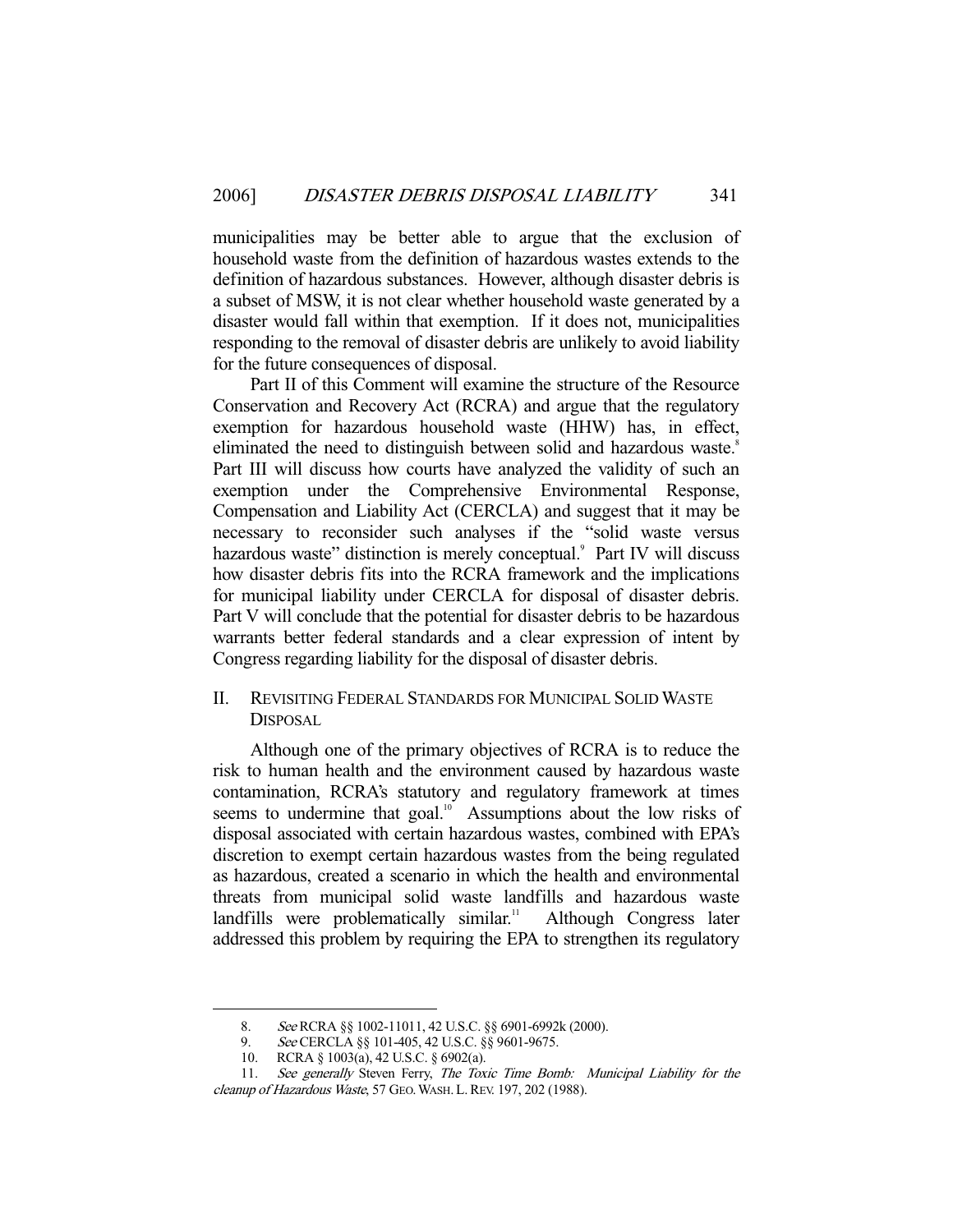requirements for MSW landfills,<sup>12</sup> the EPA interprets the standard set by Congress to be less demanding than that for hazardous waste facilities.<sup>13</sup> Nevertheless, if the practical effect is to establish nearly the same level of protection against the risks from both solid and hazardous waste, should Congress and the EPA continue to uphold such a distinction? Why not regulate all waste as hazardous? Part II will overview RCRA's statutory and regulatory framework and suggest that the distinction between solid and hazardous waste may no longer be meaningful in the context of municipal solid waste landfills. To erase the distinction would have important implications for municipal liability under CERCLA.

 Between 1980 and 2003, the total annual generation of ordinary trash or garbage in the United States increased more than fifty percent.<sup>14</sup> Despite MSW management practices such as source reduction, recycling, composting, and incineration, close to sixty percent of MSW is disposed of in landfills.<sup>15</sup> Although most of the materials disposed of in MSW landfills are not considered toxic, federal regulations under RCRA allow household generated wastes that contain hazardous substances (e.g., paint, batteries, or pesticides) to be disposed of in MSW landfills.<sup>16</sup> In the mid-1980s, Congress required the EPA to improve national standards for MSW facilities to diminish the likelihood that those facilities will release hazardous substances contained in household wastes; nevertheless, both Congress and the EPA permitted HHW to continue to be excluded from RCRA's more stringent requirements for hazardous waste.<sup>17</sup> The EPA only makes the recommendation that state or local governments implement collection programs to dispose of HHW in hazardous waste treatment facilities.<sup>18</sup> The following Subparts will overview the RCRA framework and discuss the development and implications of the household waste exclusion.

 <sup>12.</sup> See Hazardous and Solid waste Amendments, Pub. L. No. 98-616, 98 Stat. 3221 (1984).

<sup>13.</sup> Compare 40 C.F.R. § 258 (2004), with id. § 266.

 <sup>14.</sup> EPA, Municipal Solid Waste Generation, Recycling, and Disposal in the United States: Facts and Figures for 2003, http://www.epa.gov/epaoswer/non-hw/muncpl/pubs/ msw05rpt.pdf (last visited Mar. 21, 2006).

 <sup>15.</sup> EPA, Municipal Solid Waste, Basic Facts, http://www.epa.gov/msw/facts.htm (last visited Mar. 21, 2006).

<sup>16.</sup>  $See 40$  C.F.R. § 261.4(b)(1).

 <sup>17.</sup> See Hazardous and Solid Waste Amendments, Pub. L. No. 98-616, 98 Stat. 3221 (1984); 40 C.F.R. § 261.4(b)(1).

 <sup>18.</sup> See generally EPA, Household Hazardous Waste, http://www.epa.gov/msw/hhw.htm (last visited Mar. 19, 2006) [hereinafter Household Hazardous Waste].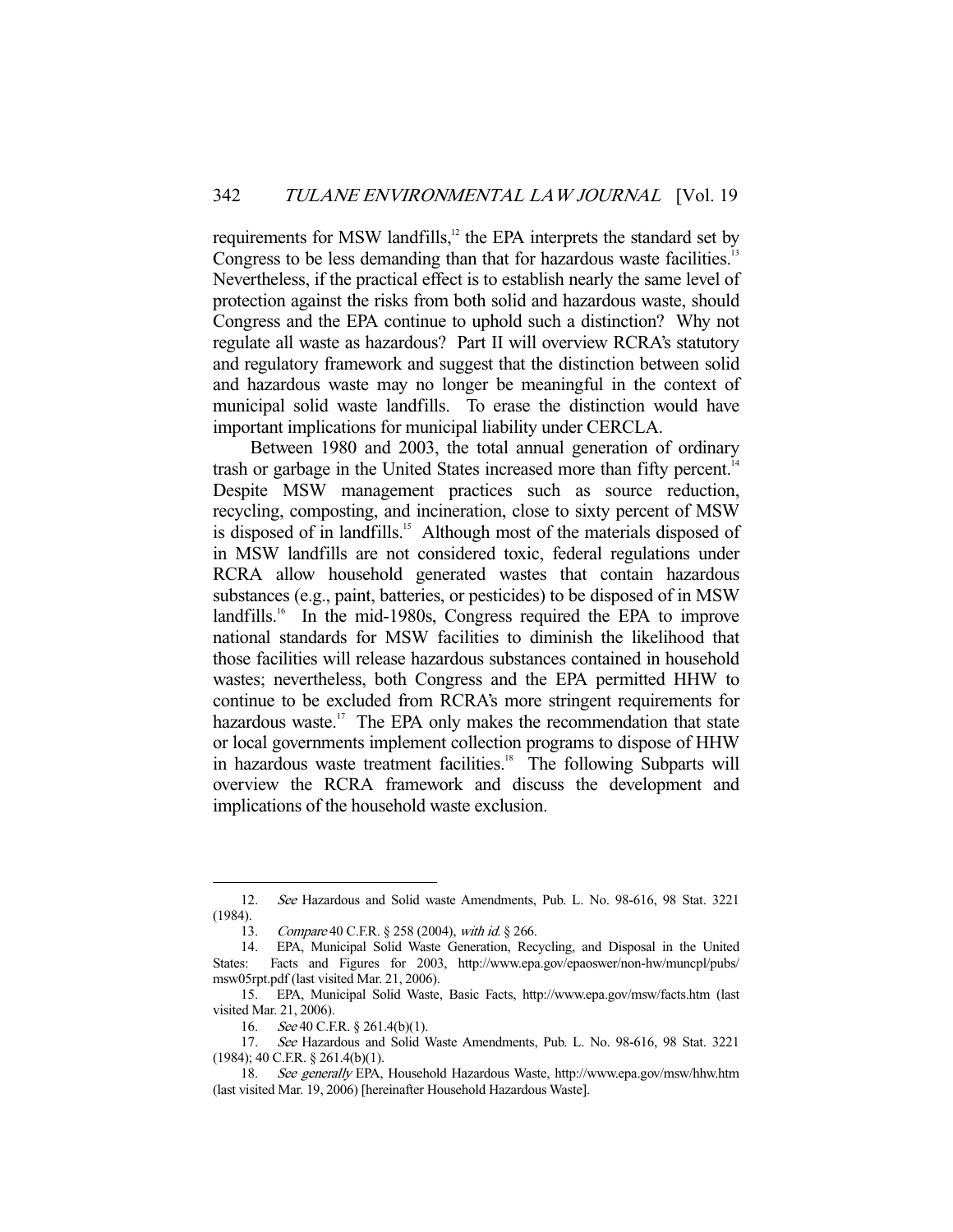#### A. Identifying Solid and Hazardous Wastes

 In the 1970s, Congress was faced with a challenging prospect: developing a federal managerial scheme to deal with the country's growing solid and hazardous waste disposal problems.<sup>19</sup> Congress's first attempt to address these problems, the Solid Waste Disposal Act, $2^{\circ}$  was merely a grant program established to enable the states to develop their own solid waste management systems.<sup>21</sup> RCRA was a substantial amendment to the Solid Waste Disposal Act that "remodeled the nation's solid waste management system and laid out the basic framework of the current hazardous waste management program."<sup>22</sup> Under RCRA, Congress established a framework to address the three primary facets of the waste disposal problem—solid waste, hazardous waste, and underground storage tanks.<sup>23</sup> The federal program for disposal of solid wastes under subtitle D sets certain standards for solid waste disposal that are designed to assist states in developing solid waste management plans.24 Subtitle C establishes criteria for the generation and disposal of hazardous wastes.<sup>25</sup> In addition, Congress found storage of hazardous substances and oil products in underground storage tanks to be a problem significant enough to warrant specific regulation under subtitle  $I^{26}$ . Pursuant to its administrative authority under RCRA, the EPA has promulgated a series of lengthy regulations to enforce the statute's objectives under these subtitles.<sup>27</sup>

 The statutory and regulatory scheme is a complex one. The path leads from the broad statutory definitions of solid and hazardous wastes into a confusing maze of regulatory requirements and exemptions. First, RCRA defines a solid waste as "any garbage, refuse, sludge . . . [or] other discarded material, including solid, liquid, . . . or contained gaseous material resulting from industrial, commercial, mining, and agricultural operations, and from community activities."28 The regulatory definition further refines what material may qualify as a solid waste by stating that

<sup>19.</sup> See generally EPA, RCRA Orientation Manual, Introduction to the Resource Conservation and Recovery Act, http://www.epa.gov/epaoswer/general/orientat/rom1.pdf (last visited Mar. 21, 2006).

 <sup>20.</sup> Solid Waste Disposal Act, Pub. L. No. 89-272, 79 Stat. 997 (1965).

<sup>21.</sup> RCRA Orientation Manual, *supra* note 8, at I-2-3.

<sup>22.</sup> *Id.* at I-3.

<sup>23.</sup> *Id.*<br>24. *See*<br>25. RC See RCRA §§ 4001-4010(a), 42 U.S.C. §§ 6941-6949(a) (2000).

<sup>25.</sup> RCRA §§ 3001-3019, 42 U.S.C. §§ 6921-6939(e).<br>26. RCRA §§ 9002-9010, 42 U.S.C. § 6991(a)-6991(i)

 <sup>26.</sup> RCRA §§ 9002-9010, 42 U.S.C. § 6991(a)-6991(i).

 <sup>27. 40</sup> C.F.R. §§ 260-281 (2004).

 <sup>28.</sup> RCRA § 1004(27), 42 U.S.C. § 6903(27).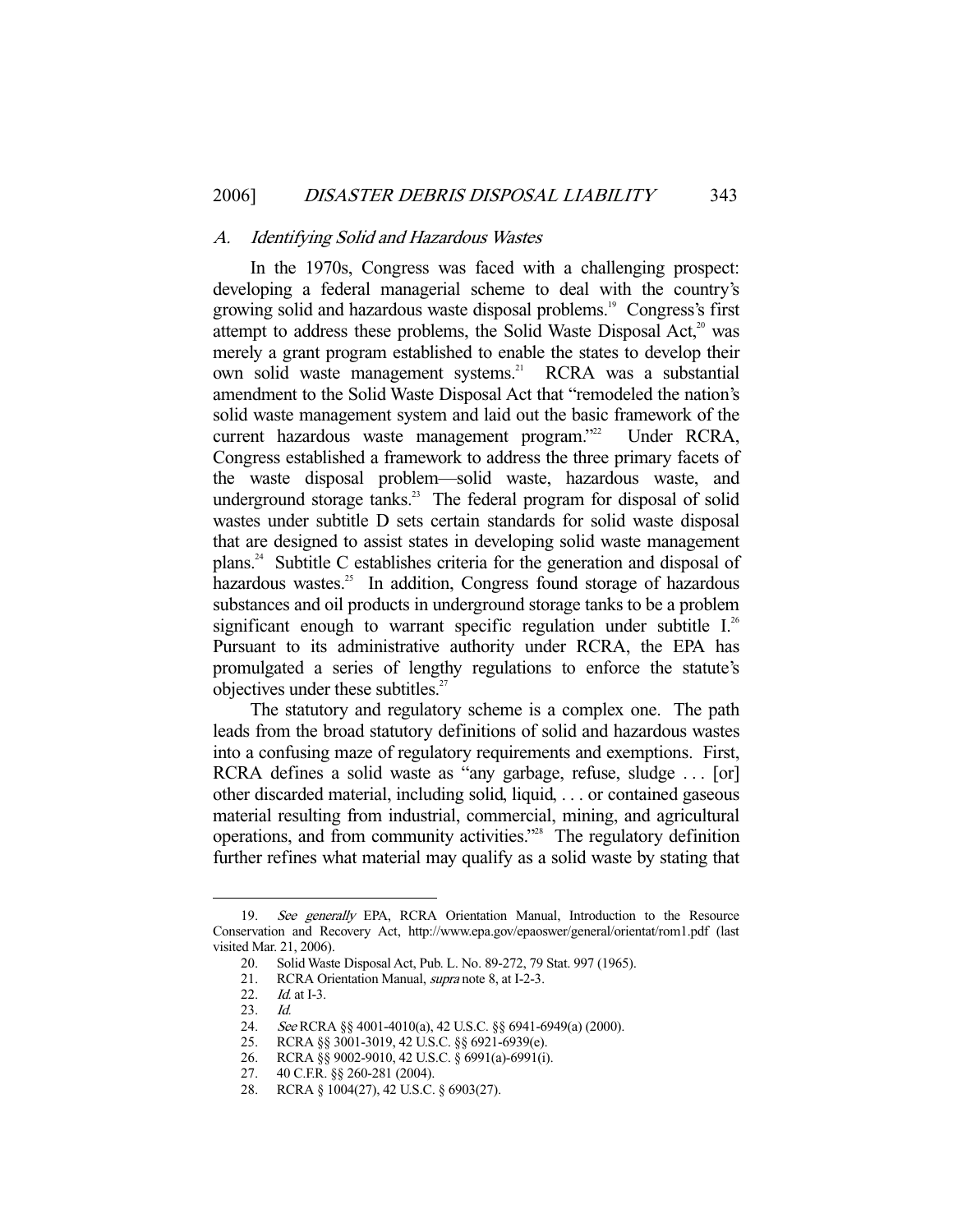a "solid waste is any discard material," subject to certain other regulatory exceptions.<sup>29</sup> Under the statutory definition, a hazardous waste is "a solid" waste" which has certain hazardous characteristics that may cause or contribute to an increased likelihood of death or illness or that may pose "a substantial present or potential hazard to human health or the environment when improperly treated, stored, transported, or disposed of, or otherwise managed."30 RCRA required the EPA to promulgate regulations that establish criteria to list wastes from certain sources or processes as hazardous wastes, as well as to identify certain hazardous characteristics that make a solid waste a hazardous waste.<sup>31</sup> Accordingly, the EPA issued four lists of hazardous wastes and identified four general characteristics—ignitability, corrosivity, reactivity, and toxicity—that make a waste hazardous. $32 \text{ In addition, the EPA specifically excludes}$ certain wastes from being solid or hazardous wastes.<sup>33</sup>

## B. Municipal Solid Waste and the Household Waste Exclusion

 The EPA identifies MSW as "durable goods (e.g., appliances, tires, batteries), nondurable goods (e.g., newspapers, books, magazines), containers and packaging, food wastes, yard trimmings, and miscellaneous organic wastes from residential, commercial, and industrial nonprocess sources."34 MSW remains a significant portion of the nonhazardous waste stream, and both the volumes and per capita generation rates have continued to grow.<sup>35</sup> Household waste is one subset of the larger MSW stream.<sup>36</sup>

 <sup>29. 40</sup> C.F.R. § 261.2(a)(1). A discarded material is any material which is either abandoned, recycled, inherently waste-like, or military munitions. *Id.* § 261.2(a)(2). EPA further defines each of these terms. See id. §§ 261.2(b)-(f), 266.202.

 <sup>30.</sup> RCRA § 1004(5), 42 U.S.C. § 6903(5).

 <sup>31.</sup> RCRA § 3001(b), 42 U.S.C. § 6921(b).

 <sup>32. 40</sup> C.F.R. §§ 261.30-38, 261.20-24.

 <sup>33.</sup> Id. § 261.1-9.

 <sup>34.</sup> EPA, RCRA Orientation Manual, Managing Solid Waste—RCRA subtitle D II-, http://www.epa.gov/epaoswer/general/orientat/rom.pdf [hereinafter Managing Solid Waste]. The definition of MSW is not always straightforward. See U.S. CONG., OFFICE OF TECH. ASSESSMENT, FACING AMERICA'S TRASH: WHAT NEXT FOR MUNICIPAL SOLID WASTE? 74 (1988). MSW might be defined to include postconsumer solid wastes generated at residences, commercial establishments, and institutions. Id. These wastes may be further categorized as either materials or products. Id. However, although wastes like construction and demolition debris or wastewater sludges may be discarded in MSW landfills, they may not be included in the definition of MSW. Id.

<sup>35.</sup> Robert B. McKinstry, Jr., Regulation of Nonhazardous Waste Under RCRA, in THE RCRA PRACTICE MANUAL 381 (Theodore L. Garrett ed., 2004).

 <sup>36.</sup> See generally, Managing Solid Waste, supra note 34.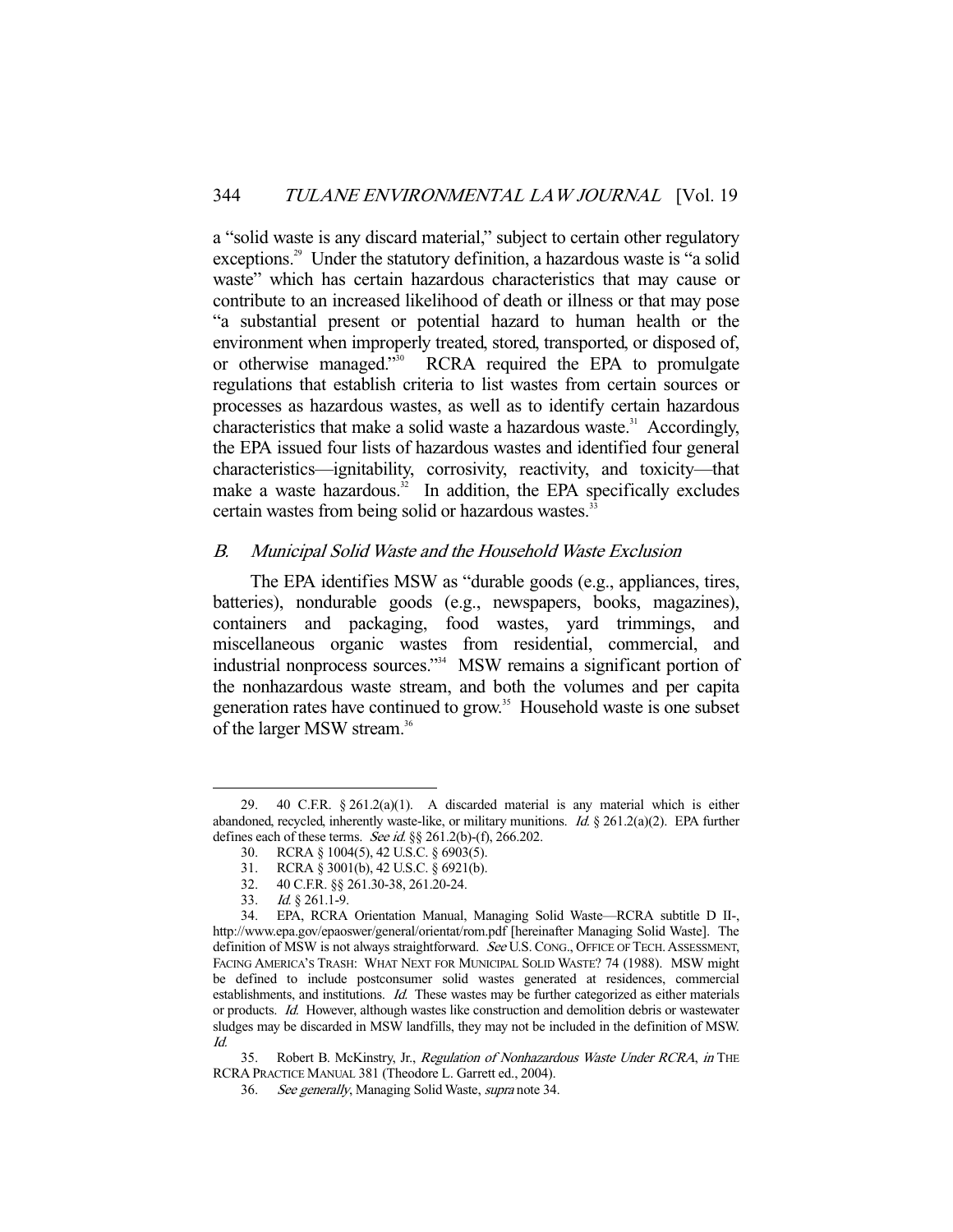Pursuant to the EPA's regulatory authority, it exempted household waste from the definition of a hazardous waste.<sup>37</sup> Underlying this decision was the historical presumption that such waste is predominantly nonhazardous waste, consisting of "old newspapers, leftover food, random household debris, and the occasional broken toy."<sup>38</sup> The EPA interprets the exclusion as implementing Congress's intent that the hazardous waste program under subtitle C not be used "to control the disposal of substances used in households or to extend control over general municipal wastes based on the presence of such substances."<sup>39</sup> The United States Supreme Court has similarly expressed its understanding of this regulatory exclusion, noting that "[a]lthough most household waste is harmless, a small portion—such as cleaning fluids and batteries—would have qualified as hazardous waste."<sup>40</sup>

 Ordinary household waste, however, is not as benign as most people would like to think.<sup>41</sup> The household trash can has been described as "a leaking sieve of toxic and potentially toxic chemical agents . . . [which] are contained in the pesticides, paints, degreasers, preservatives, detergents, oven cleaners, insecticides, and even shampoos....<sup>"42</sup> Commonly discarded household hazardous substances "contain dozens of metals . . . [and] compounds, all of which qualify as hazardous substances under federal law."<sup>43</sup> Approximately 1.6 million tons of household hazardous waste are generated each year.<sup>44</sup> Although it is not clear how much of that waste makes it into MSW landfills, it is clear that the household waste exclusion allows wastes to be disposed of in subtitle D facilities that may be as threatening to human health and the environment as those disposed of in more stringently regulated hazardous waste facilities.<sup>45</sup>

 <sup>37. 40</sup> C.F.R. § 261.4(b)(1). Household waste is defined as "any material (including garbage, trash and sanitary wastes in septic tanks) derived from households (including single and multiple residences, hotels and motels, bunkhouses, ranger stations, crew quarters, campgrounds, picnic grounds and day-use recreation areas)." Id.

 <sup>38.</sup> Ferry, supra note 11, at 202.

 <sup>39.</sup> Temporary Suspension of Toxicity Characteristic Rule for Specified Lead-Based Paint Debris, 63 Fed. Reg. 70,233, 70,241 (proposed Dec. 18, 1998) (to be codified at 40 C.F.R. pt. 260, 261).

 <sup>40.</sup> City of Chicago v. Envtl. Def. Fund, 511 U.S. 328, 332-33 (1994).

<sup>41.</sup> See generally Ferry, supra note 11.

<sup>42.</sup> *Id.* at 202. The author discusses in detail the hazardous makeup of the MSW stream. Id. at 200-11.

 <sup>43.</sup> Id. at 205.

<sup>44.</sup> Household Hazardous Waste, supra note 18.

<sup>45.</sup> McKinstry, *supra* note 35, at 382-83.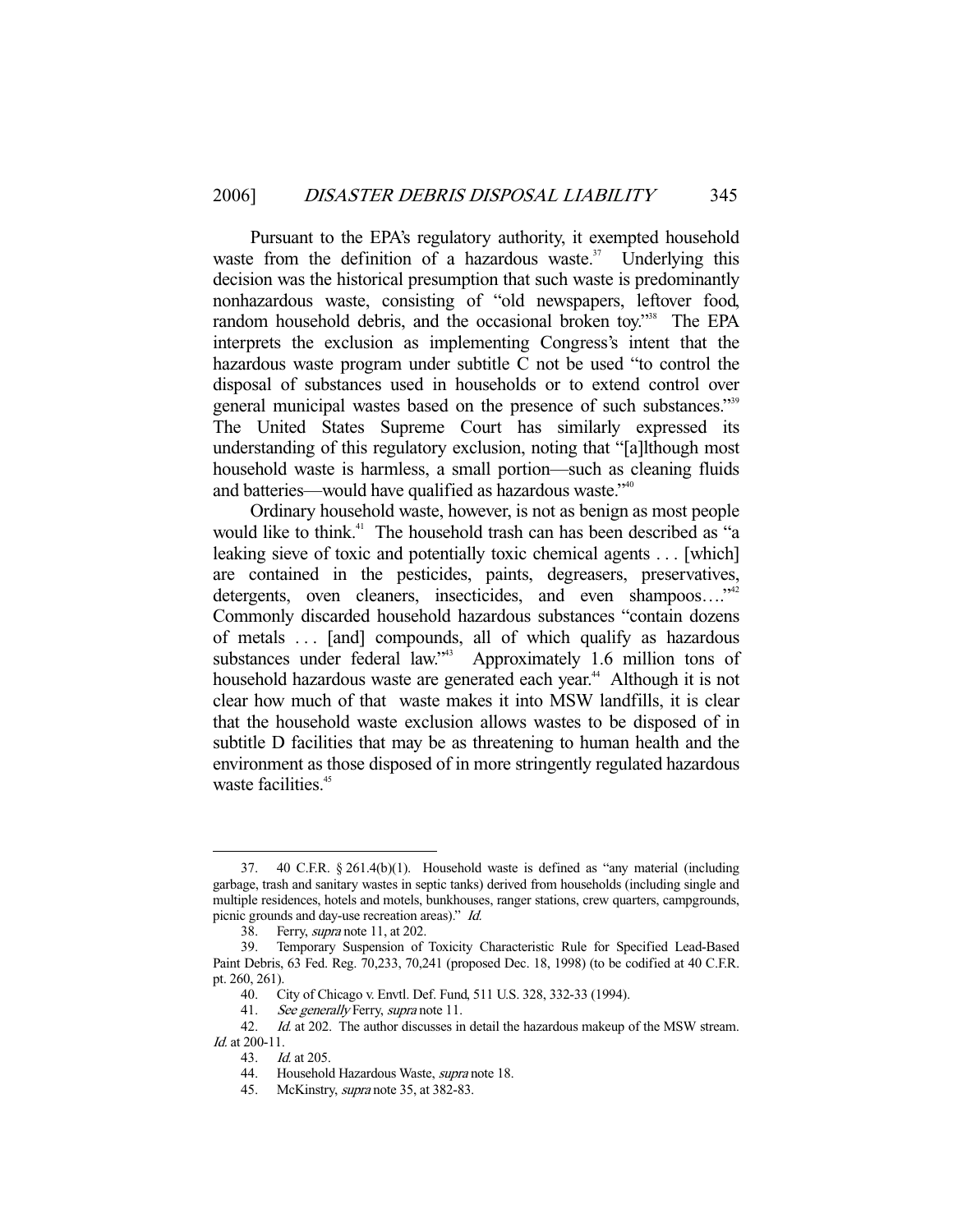## C. Excluding Hazardous Household Waste: Implications and Response

 Although hazardous household waste is only a fraction of the total MSW stream,<sup>46</sup> by the early 1980s, the presence of hazardous wastes in MSW landfills initiated concerns about the adequacy of the subtitle D program in protecting the public health and environment.<sup>47</sup> In 1984, Congress significantly amended RCRA by enacting the Hazardous and Solid Waste Amendments (HSWA), $48$  specifically section 4010(c), which required the EPA to strengthen the criteria for sanitary landfills and open dumps receiving hazardous household waste or hazardous wastes from small quantity generators.<sup>49</sup> In addition, the amendments directed EPA that its revisions to such criteria should, at a minimum, "require ground water monitoring . . . , establish criteria for the acceptable location of new or existing facilities, and provide for corrective action as appropriate.<sup>"50</sup>

 With the HSWA, Congress moved to enhance the regulatory impact on MSW in its grave, rather than the cradle. The legislative history of the HSWA points to Congress's concern that there had been a failure to "recognize that municipal landfills and dumps are very much a part of the hazardous waste disposal problem."51 As Senator Randolph explained the problem:

We assume that our trash will be picked up at home, but seldom question where it goes, how it is disposed of, or whether it is an environmental problem. In fact, a substantial amount of hazardous material finds its way to sanitary landfills and open dumps through household waste  $\ldots$ <sup>52</sup>

Thus, given that MSW landfills would inevitably "continue to receive some amount of hazardous wastes in household goods which are not regulated under RCRA," Congress determined that the best solution was to direct the EPA to come up with a plan to improve how facilities ultimately dispose of such waste "to provide better protection of public health and [the] environment."<sup>553</sup>

<sup>46.</sup> Household Hazardous Waste, *supra* note 18. According to the EPA's Web site, 1.6 million tons of HHW are generated per year in the United States. Id. In comparison, in 2003, more than 236 million tons of MSW were produced. See Municipal Solid Waste, supra note 15.

<sup>47.</sup> See generally John H. Turner, *Off to a Good Start: The RCRA Subtitle D Program* for Municipal Solid Waste Landfills, 15 TEMP. ENVTL. L. & TECH. J. 1, 2-6 (1996).

 <sup>48.</sup> Hazardous and Solid Waste Amendments, Pub. L. No. 98-616, 98 Stat. 3221 (1984).

 <sup>49.</sup> RCRA § 4010(c)(1), 42 U.S.C. § 6949a(c)(1) (2000).

 <sup>50.</sup> Id.

 <sup>51. 130</sup> CONG.REC. 22, 30,694 (1984).

 <sup>52.</sup> Id. at 30,693.

 <sup>53. 129</sup> CONG.REC. 4, 4804 (1983).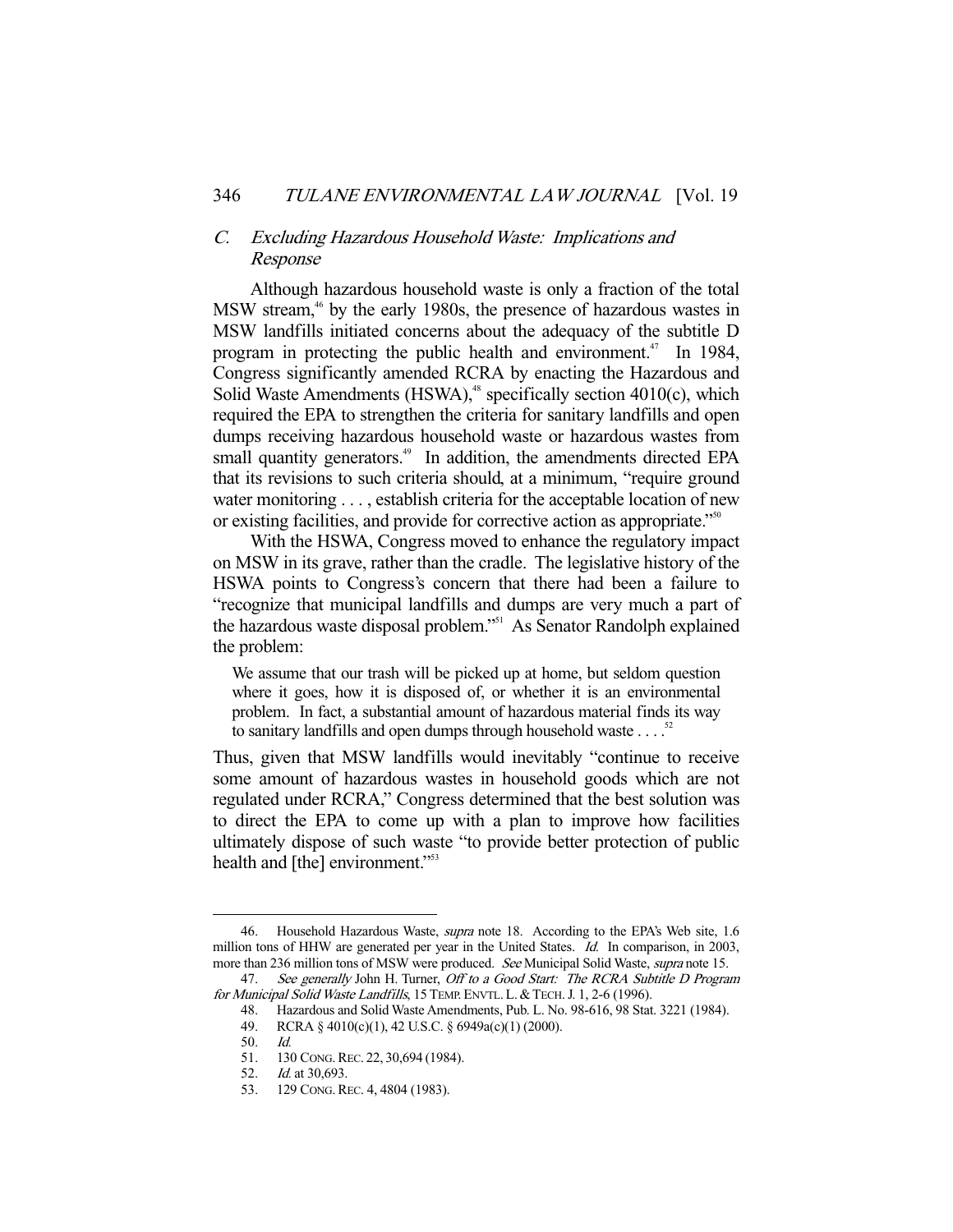Despite the recognition that household waste is a principal part of the hazardous waste problem, Congress sought to clarify the household waste exclusion instead of eliminating or limiting its application.<sup>54</sup> Prior to the enactment of the HSWA, the administrative interpretation of the household waste exclusion also exempted ash residue of household waste from the definition of hazardous waste.<sup>55</sup> However, it appeared that ash residue generated by a facility that burned household waste, as well as other nonhazardous waste, was not similarly exempt.<sup>56</sup> Although the statutory clarification may have been intended to reflect Congress's "original intent to include within the household waste exclusion activities of a resource recovery facility which recovers energy from the mass burning of household waste and non-hazardous waste from other sources,"<sup>57</sup> a majority of the Supreme Court in *City of Chicago v.* Environmental Defense Fund determined that the provision created an express exemption for certain resource recovery facilities, not the ash waste itself.<sup>58</sup> In that case, the Environmental Defense Fund sued the City of Chicago on the grounds that disposing of toxic ash that is generated by the burning of household waste and other nonhazardous waste in non-subtitle C facilities is a violation of RCRA.<sup>59</sup> The Court held that

- (1) such facility—
	- (A) receives and burns only—
		- (i) household waste (from single and multiple dwellings, hotels, motels, and other residential sources), and
		- (ii) solid waste from commercial or industrial sources that does not contain hazardous waste identified or listed under this section, and
	- (B) does not accept hazardous wastes identified or listed under this section, and
- (2) the owner or operator of such facility has established contractual requirements or other appropriate notification or inspection procedures to assure that hazardous wastes are not received at or burned in such facility.
- 55. City of Chicago v. Envtl. Def. Fund, 511 U.S. 328, 333 (1994).
- 56. Id.

-

- 57. *Id.* at 344 (Stevens, J., dissenting).
- 58. Id.

59. Id. at 330. The United States Court of Appeals for the Seventh Circuit originally reversed the decision of the district court, finding that the ash was subject to subtitle C regulation based on the clear text of the provision. Id. at 331. During the appeals process, however, the EPA issued a memorandum indicating its view that MSW ash should be exempt from subtitle C regulation. Id. In light of the memorandum, the United States Supreme Court vacated the decision and remanded the case back to the Seventh Circuit, which then reinstated its previous

 <sup>54.</sup> See RCRA § 3001(i), 42 U.S.C. § 6921(i). This provision provides:

A resource recovery facility recovering energy from the mass burning of municipal solid waste shall not be deemed to be treating, storing, disposing of, or otherwise managing hazardous wastes for the purposes of regulation under this subchapter, if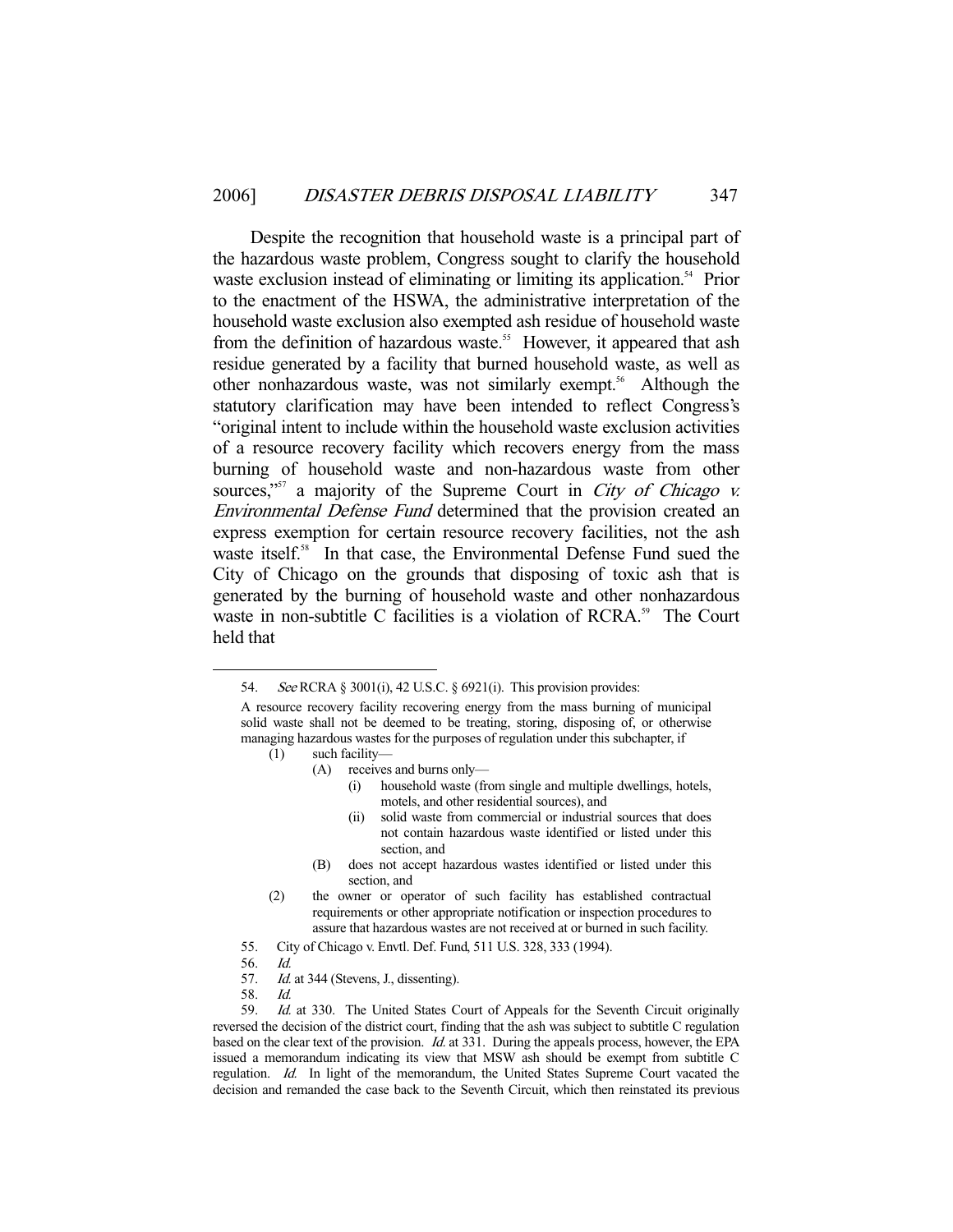[i]n light of that difference, and given the statute's express declaration of national policy that "[w]aste that is . . . generated should be treated, stored, or disposed of so as to minimize the present and future threat to human health and the environment," we cannot interpret the statute to permit MWC ash sufficiently toxic to qualify as hazardous to be disposed of in ordinary landfills.<sup>60</sup>

The household waste exclusion issue highlights the tension between the policy goals established by Congress in RCRA to protect human health and the environment and the regulatory authority of the EPA to exclude certain hazardous wastes from RCRA's most stringent regulations in order to encourage resource recovery.<sup>61</sup> Where the statute is clear, the Supreme Court has indicated its preference to use the text, rather than EPA's interpretation of the text, to reconcile those objectives. $62$ 

# D. Should Congress Move Toward Eliminating the Distinction Between Solid and Hazardous Waste?

 One of the questions raised by the household waste exclusion is if solid waste, particularly MSW, will always be to some extent hazardous then why not eliminate the distinction between solid and hazardous waste? If the risks associated with both are essentially the same then why not require the same standards to minimize those risks? The broader impact of the regulatory exemption for household waste has been to strengthen the disposal requirements for all solid waste. The HSWA brought solid waste much closer to the cradle-to-grave scheme of subtitle C. The statutory clarification of the household waste exemption has been interpreted by the Supreme Court as a limitation on the exclusion.<sup>63</sup> A clear recognition exists that the human health and environmental threats from solid waste may be as significant as those from hazardous waste.<sup>64</sup>

 The idea that at least one subset of the solid waste stream (i.e., MSW) is hazardous *enough* to warrant a more stringent regulatory

opinion, holding that "because the statute's plain language is dispositive, the EPA memorandum did not affect its analysis." Id.; see Envtl. Def. Fund v. City of Chicago, 985 F.2d 303, 304 (7th Cir. 1993).

 <sup>60.</sup> City of Chicago, 511 U.S. at 335.

 <sup>61.</sup> See id. at 339.

RCRA's twin goals of encouraging resource recovery and protecting against contamination sometimes conflict. It is not unusual for legislation to contain diverse purposes that must be reconciled, and the most reliable guide for that task is the enacted text. Here that requires us to reject the Solicitor General's plea for deference to the EPA's interpretation, which goes beyond the scope of whatever ambiguity § 3001(i) contains. *Id.* 

 <sup>62.</sup> See id. at 335.

 <sup>63.</sup> See id.

 <sup>64.</sup> See 130 CONG.REC. 22, 30,693-94 (1984).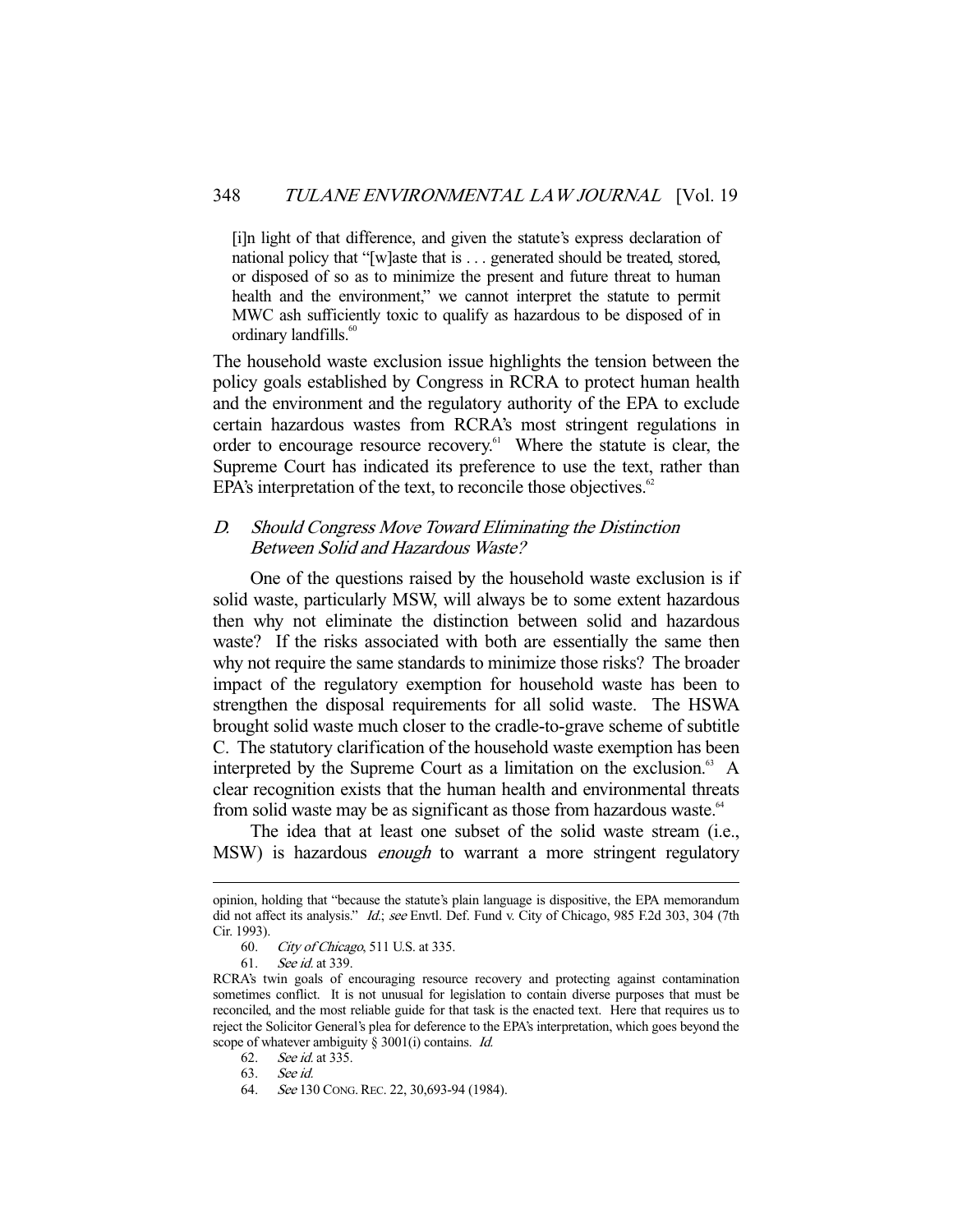scheme questions whether the "solid waste versus hazardous waste" distinction is relevant at all. Although eliminating the distinction between solid and hazardous waste is a statutory possibility, amending RCRA to eliminate the household waste exception would be a political battle that few in Congress would likely fight. Nevertheless, many communities have collection programs for household hazardous waste, and the EPA "encourages participation" by the general public in such programs.<sup>65</sup> In 1997, there were more than 3000 household hazardous waste programs or events throughout the country.<sup>66</sup> Thus, it appears the view that ordinary household waste is to some extent hazardous has moved closer to becoming a public norm.

 If Congress were to eliminate the household waste exclusion altogether, not only would the EPA be free to promulgate federal regulations for the collection and disposal of household hazardous waste, but it would be clear that the "solid waste versus hazardous waste" distinction would ultimately have very little meaning.

### III. MUNICIPAL LIABILITY UNDER CERCLA

 CERCLA is a strict liability statute designed to make polluters pay the cost of cleaning up releases, or threatened releases of hazardous substances into the environment. $67$  It is a far less complicated scheme than RCRA. Four factors will trigger a cause of action under CERCLA.<sup>68</sup> First, hazardous substances must be present at a facility.<sup>69</sup> Second, there must be a release or threatened release of hazardous substances.<sup>70</sup> Third, response cost must be incurred to clean up the release or threatened release.<sup>71</sup> Fourth, the defendant must fit into one of four classes of liable parties: (1) current owners and operators of a facility, (2) past owners and operators of a facility at the time hazardous wastes were disposed, (3) generators and parties that arranged for the disposal or transport of the hazardous substances, or (4) transporters of hazardous waste that selected the site where the hazardous substances were brought.<sup>72</sup> If found liable, a responsible party may be required to

 <sup>65.</sup> Hazardous Household Waste, supra note 18.

 <sup>66.</sup> Id.

 <sup>67.</sup> CERCLA §§ 101-405, 42 U.S.C. §§ 9601-9675 (2000).

 <sup>68.</sup> CERCLA § 107(a), 42 U.S.C. § 9607(a).

 <sup>69.</sup> Id.

 <sup>70.</sup> Id.

 <sup>71.</sup> Id.

 <sup>72.</sup> Id.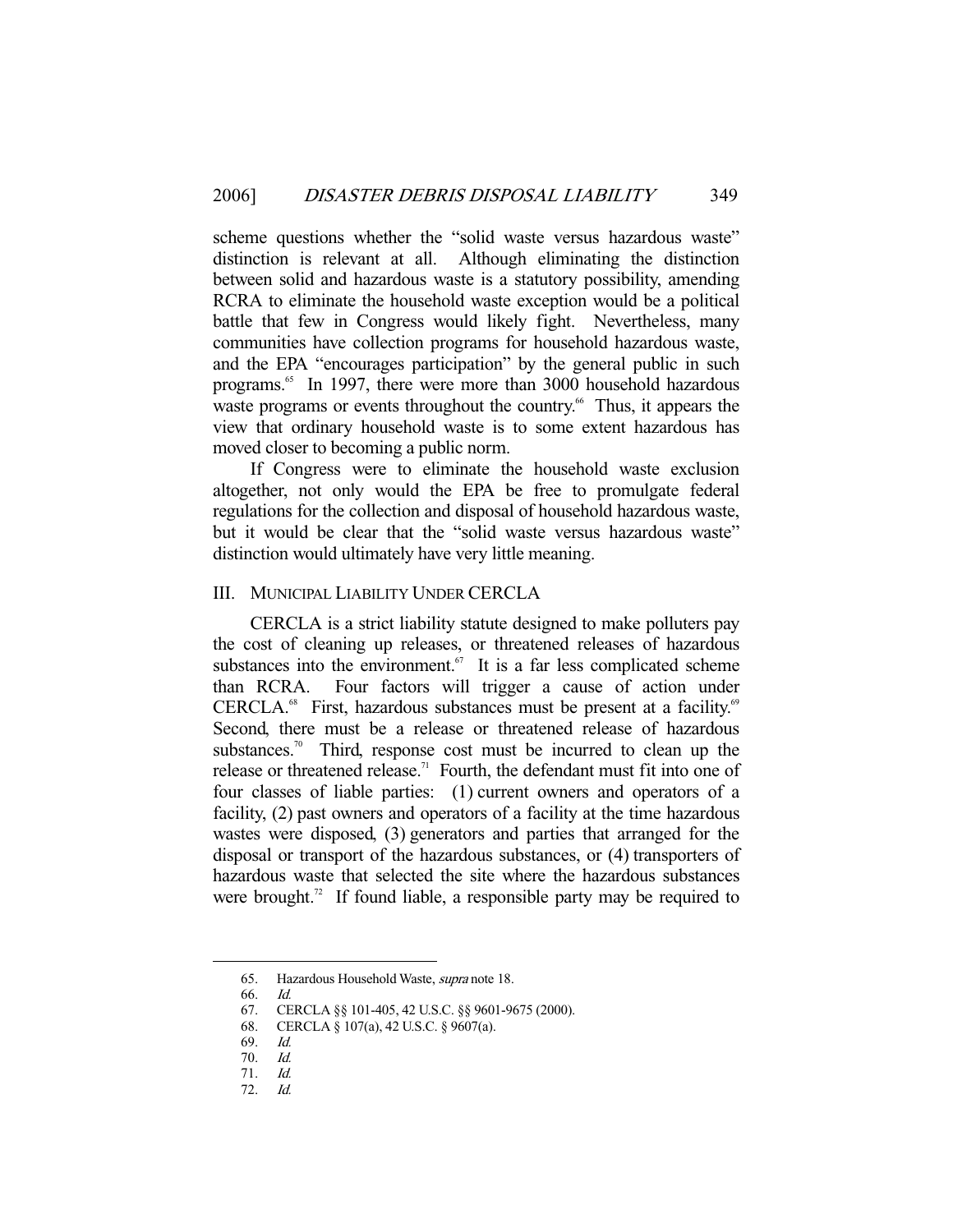pay the government or another responsible party for recovery and cleanup costs.<sup>73</sup>

## A. Municipal Solid Waste Under CERCLA

 In 2002, Congress amended CERCLA when it enacted the Small Business Liability Relief and Brownfields Revitalization Act.<sup>74</sup> This provision provides a qualified exemption from liability for response costs under CERCLA  $\S 9607(a)(3)$  to certain generators of MSW at Superfund sites on the National Priorities List.<sup>75</sup> These generators include: (1) owners, operators, or lessees of residential property, (2) certain small businesses, and  $(3)$  certain nonprofit organizations.<sup>76</sup> However, the conditional exemption does not apply in three situations: (1) if the MSW contributed significantly, either individually or in the aggregate, to the cost of response or recovery; (2) if there is a failure to comply with an information request issued by the President; or (3) if there is an impediment to a response or recovery action.<sup>77</sup> The EPA interprets these three exceptions to be "highly fact specific" and the determination of whether an exception applies "should be made on a case-by-case basis."<sup>78</sup> For purposes of the exemption, MSW is defined as a waste material generated by a household or generated by a commercial, industrial, or institutional entity, to the extent that the material is essentially the same as waste normally generated by a household, is collected and disposed of with other MSW, and "contains a relative quantity of hazardous substances no greater than the relative quantity of hazardous substances contained in the waste generated by a typical  $\dots$  household."<sup>79</sup> Examples include "food and yard waste, paper, clothing, appliances, consumer product packaging, disposable diapers, office supplies, cosmetics, glass and metal food containers, elementary or secondary school science laboratory waste, and household hazardous waste."<sup>80</sup>

 <sup>73.</sup> Id.

 <sup>74.</sup> See Small Business Liability Relief and Brownfields Revitalization Act, Pub. L. No. 107-118, 115 Stat. 2356 (2002).

 <sup>75.</sup> CERCLA § 107(p)(i), 42 U.S.C. § 9607(p)(i).

 <sup>76.</sup> Id.

 <sup>77.</sup> CERCLA § 107(p)(2), 42 U.S.C. § 9607(p)(2).

 <sup>78.</sup> EPA, Interim Guidance on the Municipal Solid Waste Exemption Under CERCLA § 107(p), at 6 (Aug. 20, 2003), available at http://www.epa.gov/compliance/resources/policies/ cleanup/superfund/interim-msw-exempt.pdf.

 <sup>79.</sup> CERCLA § 107(p)(4)(A), 42 U.S.C. § 9607(p)(4)(A).

 <sup>80.</sup> CERCLA § 107(p)(4)(B), 42 U.S.C. § 9607(p)(4)(B).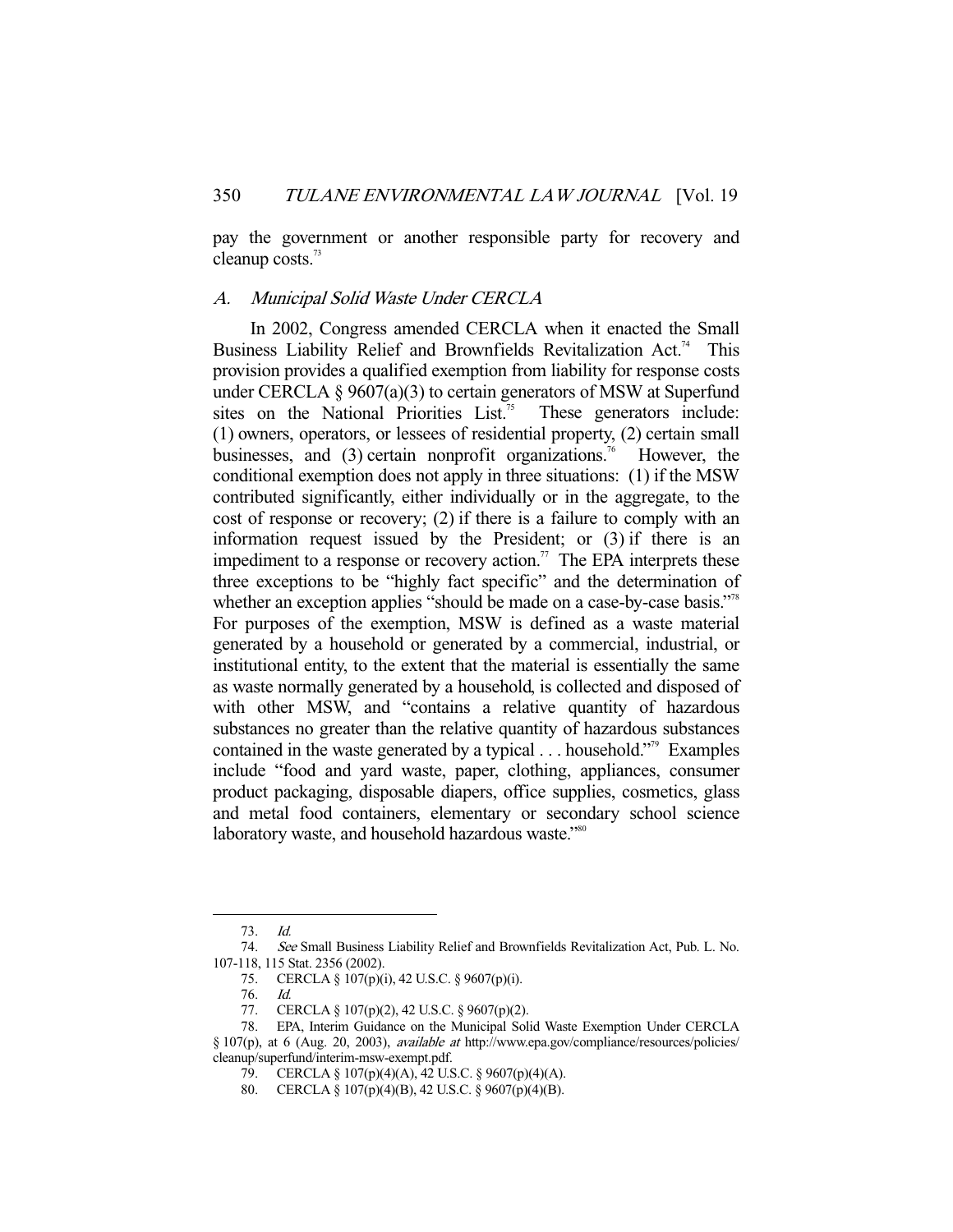Prior to enactment of this conditional exemption for MSW, the EPA issued two policy guidance documents for MSW under CERCLA.<sup>81</sup> The primary purpose of its initial policy was to provide guidance to regional offices of the EPA on how they should exercise their enforcement discretion when dealing with municipalities and municipal wastes in the Superfund settlement process. $82$  In the 1989 interim policy, the EPA provided that it would generally not identify a generator or transporter of MSW as a PRP unless site specific evidence exists showing that the MSW disposed by that party contained hazardous substances derived from commercial, institutional, or industrial processes.<sup>83</sup> However, it noted that CERCLA does not provide an exemption for either municipalities or for MSW.<sup>84</sup> For purposes of the policy, it indicates that MSW is

generally characterized by large volumes of nonhazardous substances and my [sic] contain small quantities of household hazardous or other wastes .... To the extent [MSW] contain[s] a hazardous substance that is covered under ... CERCLA and there is a release or threatened release, such municipal wastes may fall within the CERCLA liability framework.<sup>85</sup>

The EPA's 1998 guidance continues this policy.<sup>86</sup>

#### B. Municipal Liability Under CERCLA

 Even if a municipality disposes of its MSW in complete compliance with RCRA, if the MSW contains household hazardous waste, the municipality is potentially liable under CERCLA for any actual or

<sup>81.</sup> See Interim Policy on CERCLA Settlements Involving Municipalities and Municipal Wastes, 54 Fed. Reg. 51,071 (Dec. 12, 1989); Policy for Municipality and Municipal Solid Waste CERCLA Settlements at NPL Co-Disposal Sites, 63 Fed. Reg. 8197, 8198 (Feb. 5, 1998).

 <sup>82.</sup> See Interim Policy on CERCLA Settlements Involving Municipalities and Municipal Wastes, 54 Fed. Reg. 51,071 (Dec. 12, 1989).

 <sup>83.</sup> Id. at 51,074-75.

<sup>84.</sup> *Id.* at 51,074.

<sup>85.</sup> Id. The interim policy defines MSW as solid waste generated primarily by households, but may include some contribution of wastes from commercial, institutional and industrial sources as well. Id. As defined under RCRA, MSW contains only those wastes which are not required to be managed as hazardous wastes under subtitle C of RCRA (e.g., nonhazardous substances, household hazardous wastes (HHW), or small quantity generator (SQG) wastes). Id. Although the actual composition of such wastes varies considerably at individual sites, MSW is generally composed of large volumes of nonhazardous substances (e.g., yard waste, food waste, glass, and aluminum) and may contain small quantities of household hazardous wastes (e.g., pesticides and solvents), as well as small quantity generator wastes. Id. Many industrial solid wastes and some commercial and institutional solid wastes are managed separately from household wastes, but may enter the MSW waste stream. Id.

<sup>86.</sup> See Policy for Municipality and Municipal Solid Waste CERCLA Settlements at NPL Co-Disposal Sites, 63 Fed. Reg. 8197, 8198 (Feb. 5, 1998).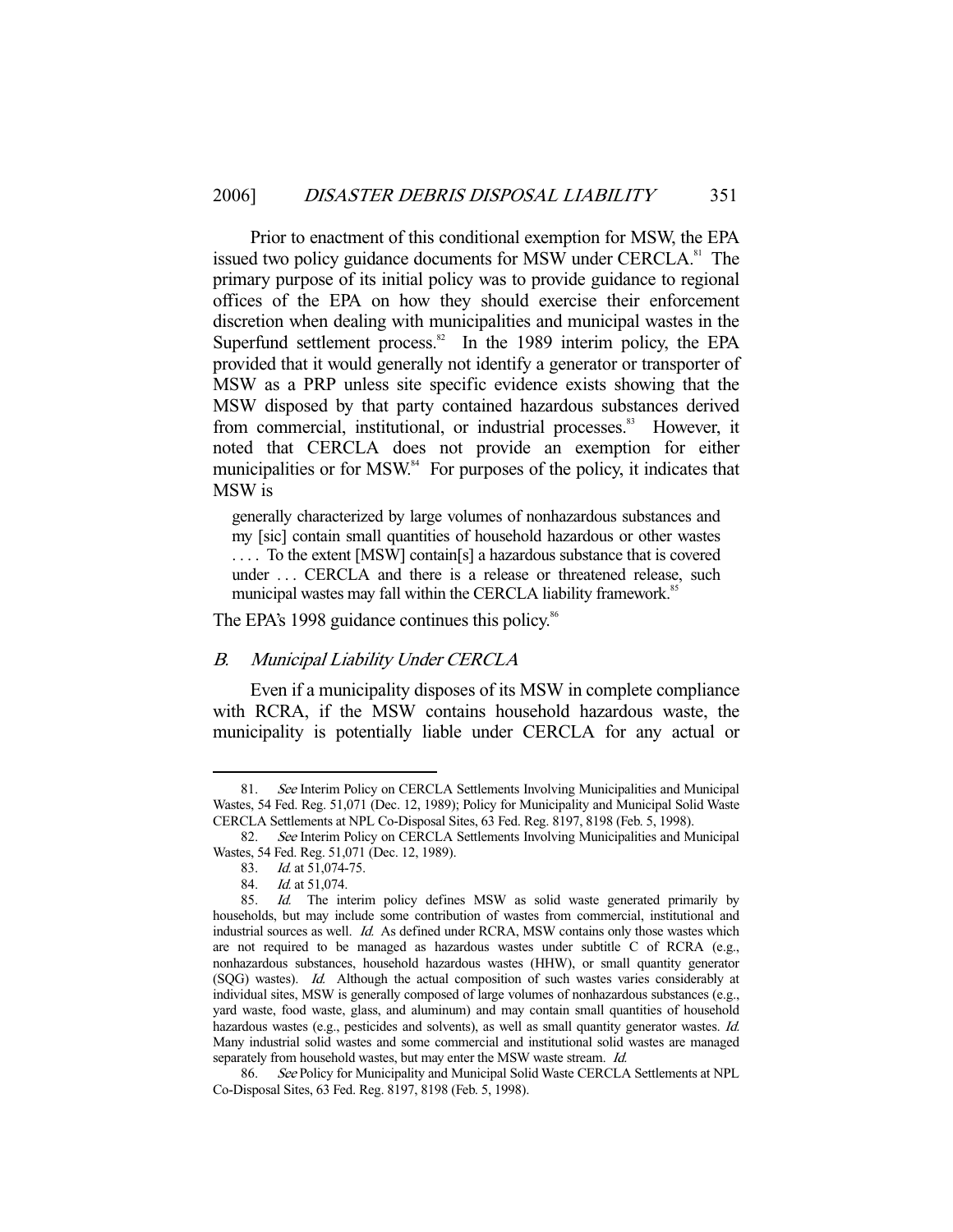threatened releases of hazardous substances at the landfill.<sup>87</sup> B.F. Goodrich v. Murtha, decided in 1992, remains the leading judicial analysis of the issue.<sup>88</sup> In that decision, the Court of Appeals for the Second Circuit considered whether RCRA's household waste exclusion was extendable to CERCLA's definition of hazardous substances.<sup>89</sup> The case involved a third-party contribution action under CERCLA against several municipalities by the defendant owners and operators of two Superfund sites.<sup>90</sup> The third-party suit alleged that the municipal defendants were potentially responsible parties since they had arranged for the disposal and treatment of hazardous substances at the two sites.<sup>91</sup> The municipalities argued that the generation and collection of MSW did not subject them to liability under CERCLA under two theories: (1) MSW does not fit within CERCLA's definition of hazardous substance, and (2) the exemption for household hazardous waste in RCRA extends, through incorporation by reference, to the definition of hazardous substances under CERCLA. $92$  The Second Circuit, noting its awareness that "holding the municipal defendants as responsible parties and including municipal solid waste within the definition of hazardous substances will have far reaching implications for municipalities and their taxpayers," nonetheless rejected the defendants' arguments finding that "burdensome consequences are not sufficient grounds to judicially graft an exemption into a statute . . . that would thwart [its] language, purpose, and agency interpretation."<sup>93</sup>

 In considering the first argument, the court determined that CERCLA plainly does not exempt MSW from the definition of a hazardous substance.<sup>94</sup> Although the statute is silent as to MSW, that "is not evidence that [MSW] should be excluded from the definition of hazardous substances."<sup>95</sup> Furthermore, the court reasoned it would be "semantic sophistry" to require that MSW be listed by name, instead of its constituent components, to fall within CERCLA.<sup>96</sup> Accordingly, since

[l]iability under CERCLA depends only on the presence in any form of listed hazardous substances.... [I]f a municipality arranges for the

 <sup>87.</sup> See B.F. Goodrich v. Murtha, 958 F.2d 1192, 1203 (2d Cir. 1992).

 <sup>88.</sup> Id.

 <sup>89.</sup> Id. at 1201

 <sup>90.</sup> Id. at 1196.

 <sup>91.</sup> Id.

 <sup>92.</sup> Id. at 1200-01.

<sup>93.</sup> *Id.* at 1206.

<sup>94.</sup> *Id.* at 1201. 95. Id.

 <sup>96.</sup> Id.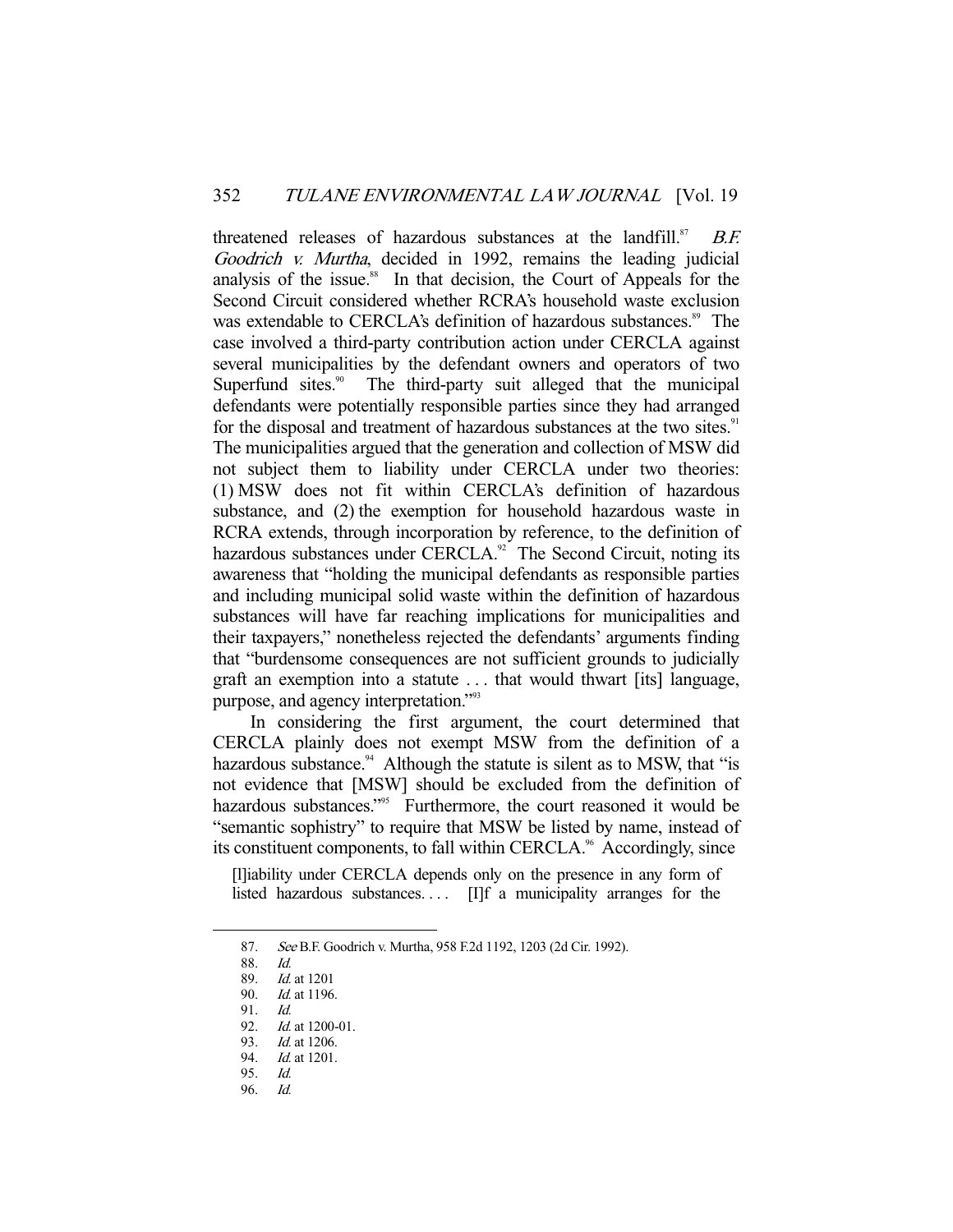disposal or treatment of waste containing substances listed as hazardous . . . it may be held liable for contribution or response costs under the Act if a subsequent release  $\dots$  requires cleanup efforts.<sup>97</sup>

 As to the second argument, the court held that RCRA's household waste exclusion "in no way limits the definition of hazardous substances under CERCLA" and that to extend RCRA's exclusion would frustrate CERCLA's "broad remedial purposes as well as unjustifiably expand the scope of [RCRA's] regulations."<sup>98</sup> The court's analysis distinguished the statutes by each one's purpose (RCRA is preventative, while CERCLA is curative) and application (RCRA applies to wastes, while CERCLA applies to substances).<sup>99</sup> Based on those distinctions, the court suggested that compliance with RCRA is of no import to compliance with CERCLA:

It does not follow that because the environmental risk posed by household waste is deemed insufficient to justify the most stringent regulations governing its day-to-day handling that the environmental harm caused when that risk is realized is insufficient to require holding liable those responsible for that harm.... Even total compliance with [RCRA] Subpart C regulations will not prevent releases or avoid CERCLA liability. Similarly, the increased likelihood of a release occurring pursuant to [RCRA] Subpart D regulations does not necessarily suggest a proportional increased likelihood that a response will be warranted under CERCLA, because of the small concentrations of hazardous substances found in wastes regulated under that Subpart.<sup>100</sup>

#### IV. IMPLICATIONS FOR DISASTER DEBRIS

The United States is at "significant risk" of natural disaster.<sup>101</sup> In the past two decades, the President has declared over 700 major disasters.<sup>102</sup> Many of these disaster events have generated substantial volumes of debris that result in enormous challenges for local communities.<sup>103</sup> The debris from an earthquake, flood, or hurricane can generate volumes of waste up to fifteen times the annual waste generation rate of a

 <sup>97.</sup> Id.

 <sup>98.</sup> Id. at 1202.

 <sup>99.</sup> Id.

 <sup>100.</sup> Id. at 1202-03.

 <sup>101.</sup> SUBCOMMITTEE ON DISASTER REDUCTION, NAT'L SCI. & TECH. COUNCIL, REDUCING DISASTER VULNERABILITY THROUGH SCIENCE AND TECHNOLOGY 1 (July 2003), http://www. ostp.gov/NSTC/html/SDR\_Report\_ReducingDisasterVulnerability2003.pdf.

 <sup>102.</sup> FEMA Disaster Debris Document, http://www.fema.gov/pdf/rrr/pa/demagde.pdf (last visited Mar. 21, 2006).

<sup>103.</sup> Planning for Disaster Debris, *supra* note 4. In 1992, Hurricane Andrew left behind 43 million cubic yards of debris in a single county of Florida alone. Id.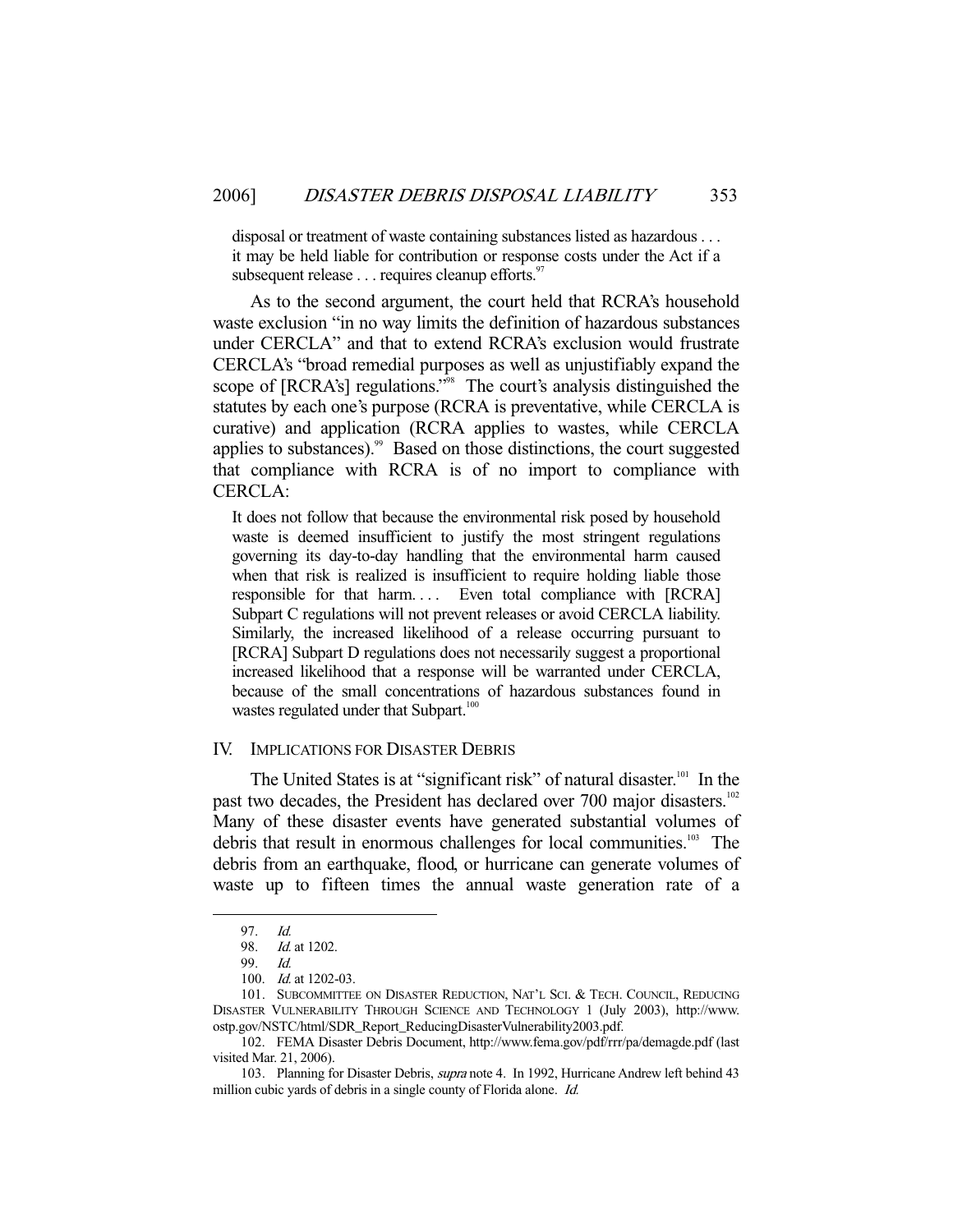community.104 Analysts have identified the lack of preparedness in disaster debris management as a problem that results in "clean-up delays, cost escalation, and adverse environmental impact."<sup>105</sup>

 No better example exists than that of Hurricane Katrina. The devastating storm generated 118 million cubic yards of debris<sup>106</sup> and destroyed 275,000 homes.<sup>107</sup> While the sheer volume of debris creates a significant challenge for proper disposal under state and federal standards, the likely hazardous nature of at least some portion of the hurricane waste stream already has raised concerns about potential liability under CERCLA. Both the federal government, namely the United States Army Corps of Engineers which is the lead agency for removal of Hurricane Katrina debris,<sup>108</sup> and local municipalities, like the City of New Orleans, may be at risk for future CERCLA actions on account of actual and threatened releases of hazardous substances at sites being used to dispose of the hurricane debris.<sup>109</sup>

#### A. Disaster Debris Management

 Following a natural disaster, local and state authorities are typically responsible for responding to immediate needs, including management of disaster debris.110 However, once the President declares a region or community a disaster area, federal resources may be available to assist the area in removing disaster debris pursuant to the Robert T. Stafford Disaster Relief and Emergency Assistance Act (Stafford Act).<sup>111</sup> Under the Stafford Act, if the President determines it to be in the public interest,<sup>112</sup> he may authorize federal agencies "to clear debris and

<sup>104.</sup> DEBRA R. REINHART & PHILIP T. MCCREANOR, DISASTER DEBRIS MANAGEMENT-PLANNING TOOLS 3 (final report submitted to U.S. Environmental Protection Agency Region IV), available at http://www.people.cecs.ucf.edu/reinhart/DDfinalreport.pdf.

 <sup>105.</sup> Id.

<sup>106.</sup> See White House, supra note 3.

 <sup>107.</sup> Robert P. Hardwig, Ins. Info. Inst., Hurricane Season of 2005: Impacts on U.S. P/C Insurance Markets in 2006 and Beyond, available at http://server.iii.org/yy\_obj\_data/binary/ 744130\_1\_0/Katrina.pdf (last visited Mar. 21, 2006).

 <sup>108.</sup> Memorandum from George Pavlov, Senior Fed. Official, New Orleans Field Office, EPA, to John Connolly, Infrastructure Branch Chief, FEMA, at 1 (Nov. 11, 2005), available at http://www.deq.louisiana.gov/portal/portals/0/news/pdf/EPAGentillyMemo.pdf.

 <sup>109.</sup> See United States v. City of New Orleans, No. 02-3618, 2003 WL 22208578 (E.D. La. Sept. 19, 2003). The City of New Orleans is the subject of a pending CERCLA action by the federal government for the release of hazardous substances from a landfill that had been used to dispose of Hurricane Betsy debris. Id.

 <sup>110.</sup> Robert T. Stafford Disaster Relief and Emergency Assistance Act, 42 U.S.C. § 5121 (2000).

<sup>111.</sup> *Id.* § 5173.

 <sup>112.</sup> See 44 C.F.R. 206.224 (2004) (describing the factors to determine whether removal is in the public interest).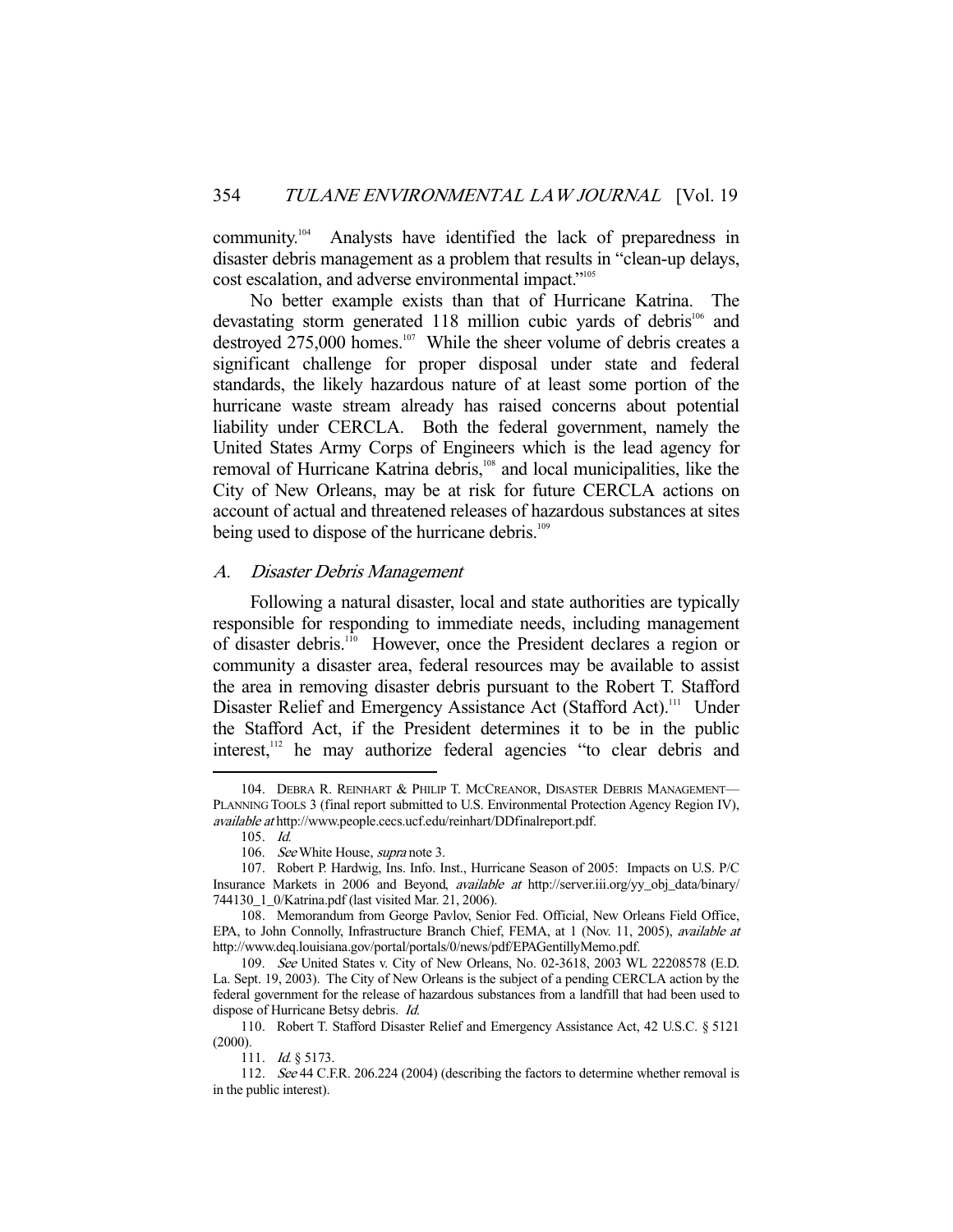wreckage resulting from a major disaster from publicly and privately owned lands and waters" and "to make grants to any State or local government . . . for the purpose of removing debris or wreckage resulting from a major disaster from publicly or privately owned lands and waters."<sup>113</sup> While the Act does not define "debris" or "debris removal," the EPA informally interprets both the Stafford Act and its promulgated regulations to "use the term debris removal in a broad sense to encompass the entire process of removing, handling, recycling, and disposing of debris."<sup>114</sup>

 Although removal of disaster debris is exempt from some statutory requirements,<sup>115</sup> removal operations are still subject to compliance with RCRA.<sup>116</sup> However, neither RCRA nor its regulations specifically contemplate disposal of "disaster debris." Instead, the EPA recommends that local communities deal with disaster debris under the rubric of their general solid waste management schemes by developing specific disaster debris management plans.<sup>117</sup> As part of these plans, communities should select staging sites for the temporary storage and processing of debris.<sup>118</sup> Once disaster debris is collected, it should be handled, sorted, recycled, and disposed of based on the type of waste that the debris has generated.<sup>119</sup> Waste types after a disaster might include: greenwaste, metals, mixed debris, woody construction and demolition debris, asphalt roofing, gypsum, plastics, aggregate and rubble, household furnishings and personal property, hazardous wastes (including household hazardous wastes, fugitive commercially generated hazardous debris, and construction and demolition debris containing asbestos and lead paint), and putrescible wastes.<sup>120</sup> States and communities are not required by federal law to develop disaster debris management plans, but some have done so in the wake of natural disasters.

 <sup>113. 42</sup> U.S.C. § 5173(a).

<sup>114.</sup> Planning for Disaster Debris, *supra* note 4; see 42 U.S.C. § 5173; 44 C.F.R. § 206.224.

 <sup>115.</sup> See 42 U.S.C. § 5159. Pursuant to this provision, debris removal under the Stafford Act is exempt from the National Environmental Policy Act. Id.

<sup>116.</sup> Planning for Disaster Debris, *supra* note 4.

 <sup>117.</sup> Id.

 <sup>118.</sup> Id.

 <sup>119.</sup> Id.

 <sup>120.</sup> Solid Waste Association of North America (SWANA), Hurricane Katrina Disaster Debris Management: Lessons Learned from State and Local Governments, at 5 (Dec. 2005), available at http://swana.org/pdf/swana\_pdf\_404.pdf.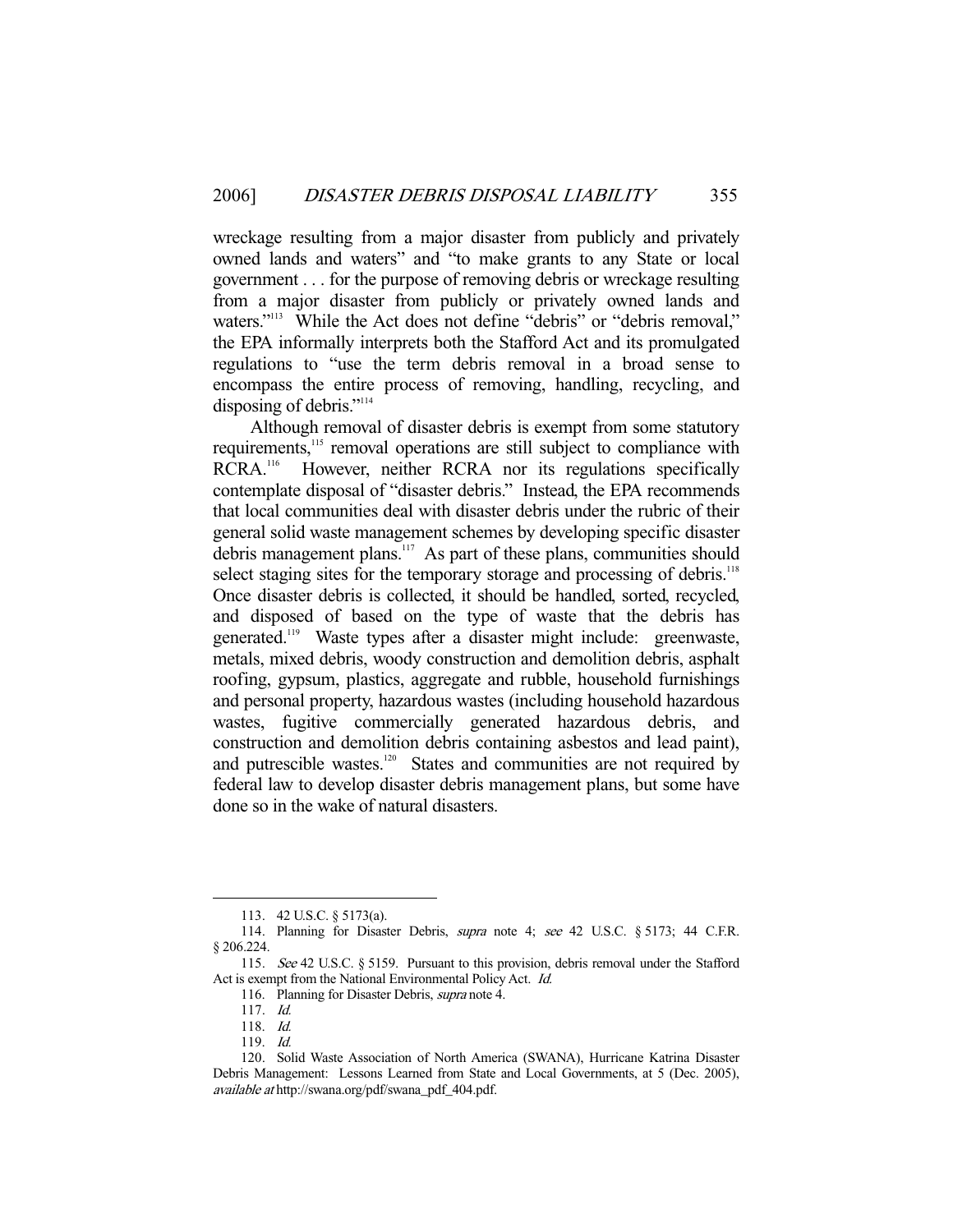#### B. Hazardous Disaster Debris

 Only a few years before the unprecedented destruction caused by Hurricane Katrina, the United States District Court for the Eastern District of Louisiana decided that hurricane debris "is simply not 'released hazardous substances' pursuant to CERCLA."121 In the post-Katrina world will courts have a different perspective? In particular, should Katrina-waste, unusual because of its volume and the degree to which it may be potentially hazardous to health and the environment, be categorically listed as a hazardous waste under RCRA? The average home can accumulate as much as 100 pounds of household hazardous products in the basement and garage and in storage closets.<sup>122</sup> Approximately 275,000 homes were destroyed by Hurricane Katrina.<sup>123</sup> By a rough estimate, the disaster debris from Hurricane Katrina consists of up to 27.5 million pounds of accumulated hazardous household products from the homes that were destroyed.124 Does HHW within the disaster debris waste stream qualify for RCRA's household waste exemption?

 Pursuant to RCRA household waste exclusion, hazardous household waste is not federally regulated.<sup>125</sup> Instead, disposal of household hazardous waste may be disposed of according to the less stringent requirements for nonhazardous waste under subtitle D. Although the definition of household waste refers to "any material (including garbage, trash, and sanitary waste from septic tanks) derived from households (including single and multiple residences, hotels and motels, bunkhouses, ranger stations, crew quarters, campgrounds, picnic grounds and day-use recreation areas),"126 it fails to "indicate whether a waste is household waste as a result of the place of generation (e.g., a residence), or as a result of who generated it (e.g., a resident of a household)."<sup>127</sup> EPA's interpretation of the household waste exclusion places two limitations on the exemption: (1) the waste has to be

 <sup>121.</sup> United States v. City of New Orleans, No. 02-3618, 2003 WL 22208578, at \*3 (E.D. La. Sept. 19, 2003).

 <sup>122.</sup> Household Hazardous Waste, supra note 18.

 <sup>123.</sup> Hardwig, supra note 107.

 <sup>124.</sup> Multiplying 275,000 homes by 100 pounds of HHW per household. To put this in perspective, 27.5 million pounds is equal to 13,750 tons. Annually the United States generates 1.6 million tons of household hazardous waste. See Hazardous Household Waste, supra note 18.

 <sup>125. 40</sup> C.F.R. § 261.4(b)(1) (2004).

 <sup>126.</sup> Id.

 <sup>127.</sup> Temporary Suspension of Toxicity Characteristic Rule for Specified Lead-Based Paint Debris, 63 Fed. Reg. 70,233, 70,241 (proposed Dec. 18, 1998) (to be codified at 40 C.F.R. pts. 260-261).